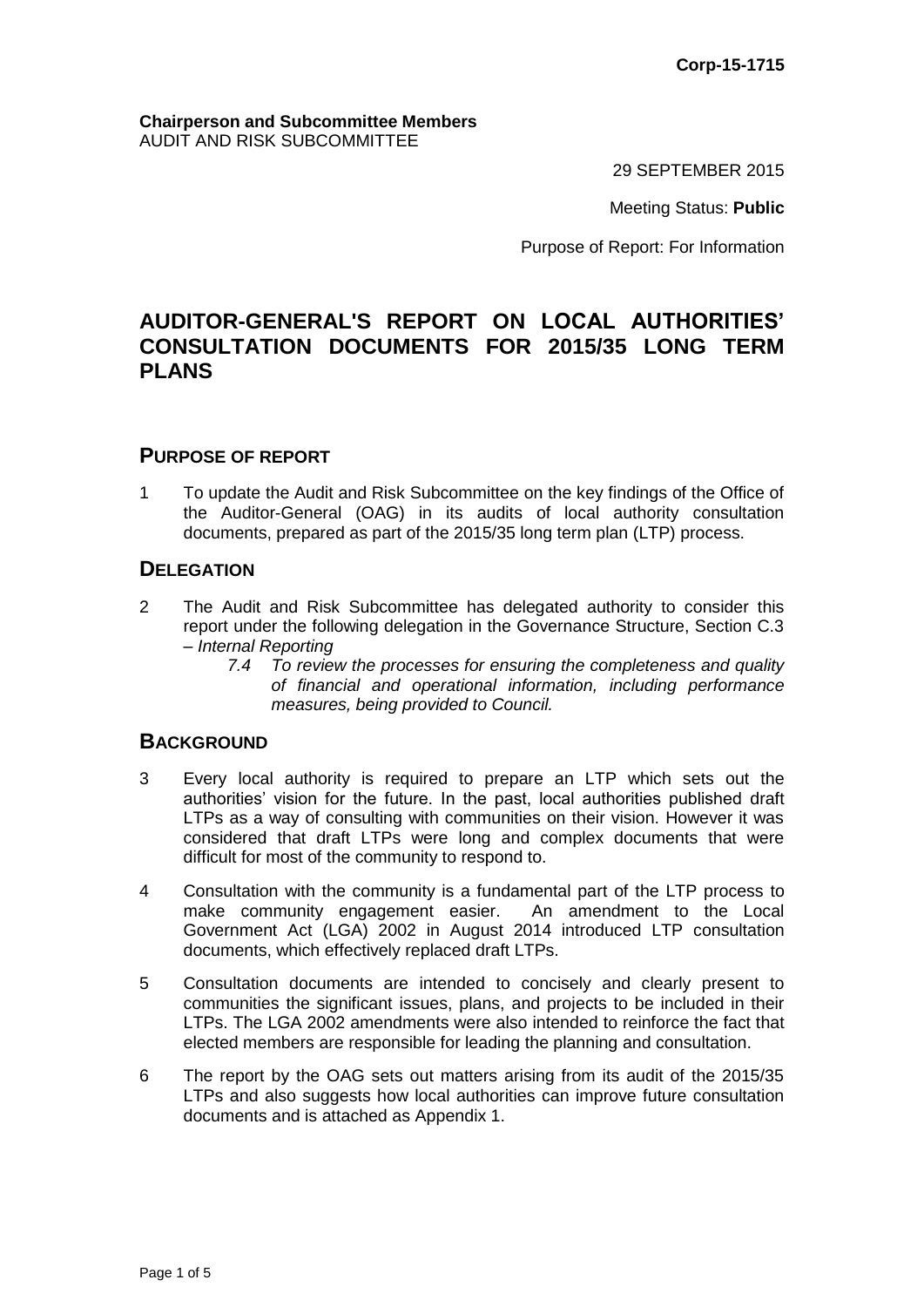# **CONSIDERATIONS**

- 7 The Kāpiti Coast District Council received a "clean" audit report on its consultation document for the 2015/35 LTP, with the auditors expressing the following view:
	- *the consultation document provides an effective basis for public participation in the Council's decisions about the proposed content of its 2015/35 long term plan, because it:*
		- *fairly represents the matters proposed for inclusion in the long term plan, and*
		- *identifies and explains the main issues and choices facing the Council and Kāpiti, and the consequences of those choices; and*
	- *the information and assumptions underlying the information in the consultation document are reasonable.*
- 8 The OAG's report does not include any specific views or data on the Kāpiti Coast District Council. Instead it describes general themes arising from its audits of all New Zealand local authority consultation documents, case studies from five particular local authorities, instances of non-standard audit reports and the general view of the Federated Farmers in their capacity as a regular submitter to 65-70 annual plans.
- 9 This report summarises the key findings of the OAG's report and is analysed under the following three headings:
	- overall quality of local authorities' consultation documents;
	- opportunities for improving local authorities' consultation documents; and
	- local authorities' response to the requirement to prepare an infrastructure strategy.

#### **Overall quality of local authorities' consultation documents**

- 10 While all the consultation documents were considered sufficiently "fit for purpose" for the auditors to issue an unmodified audit opinion, it was felt that there is considerable room for improvement. In the OAG's view, the better consultation documents:
	- provided a good summary of the main elements of a local authority's financial and infrastructure strategies as context for LTPs;
	- highlighted the significant issues, options, and implications and how they would affect members of the public and communities; and
	- had specific questions about the options facing members of the public.
- 11 However, the OAG felt that many local authorities missed the opportunity to engage effectively with their communities about the significant issues facing them because their consultation documents often:
	- included too much background or other unnecessary information, leading to a loss of focus;
	- contained poor discussion of the infrastructure and financial strategies, so it was difficult to understand what the strategies were and how they related to the significant issues;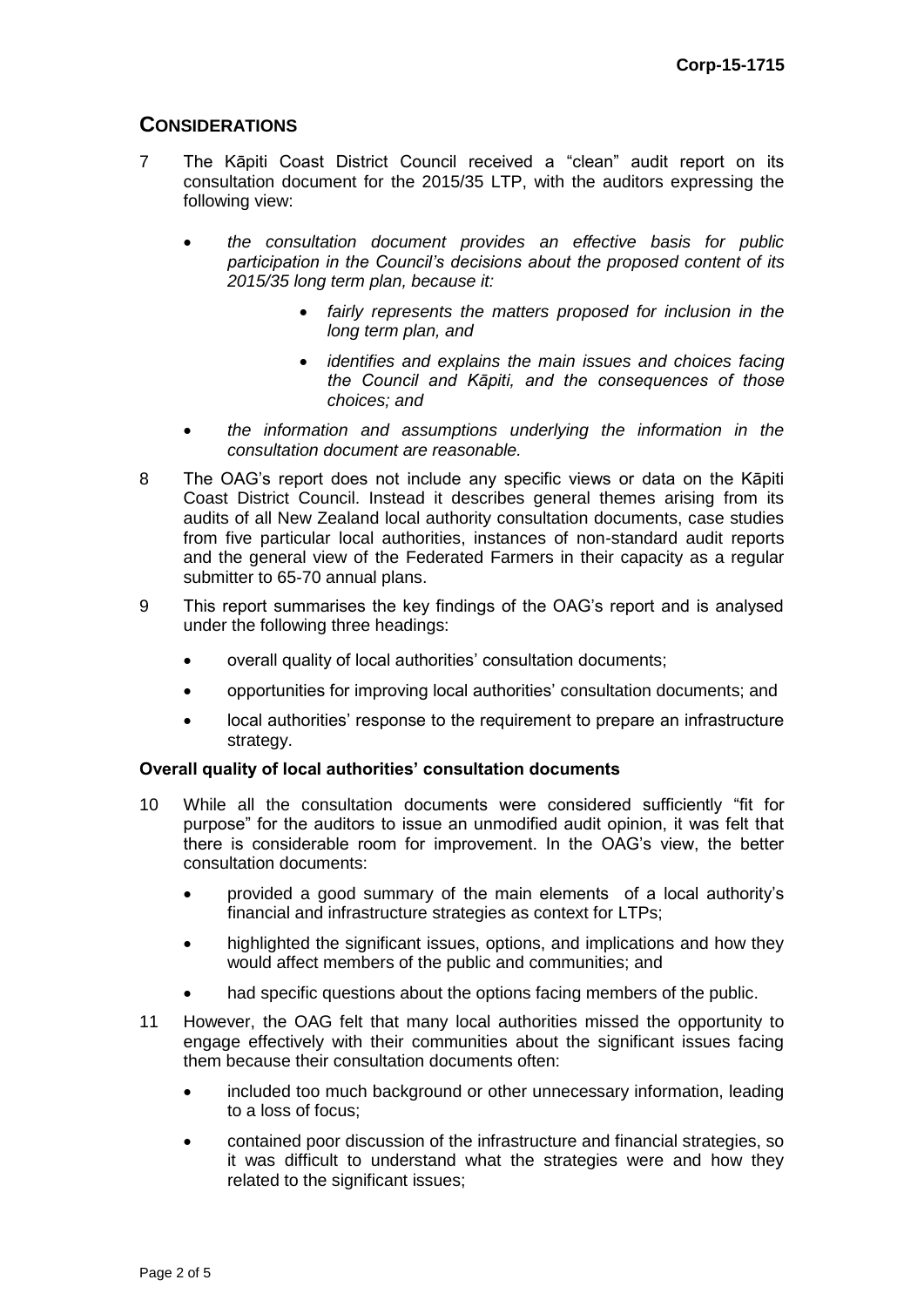- were unclear about which issues the local authority had already consulted on and which were new issues for consultation; and
- had poorly drafted consultation questions, making it difficult for the community to understand what the local authority was seeking a response on.
- 12 In addition, the short timeframe (between amendments to the LGA 2002 and the deadline for producing consultation documents) and a lack of resource allocation by some local authorities resulted in time pressures which were evident in the quality of some of the consultation documents.
- 13 With regard to the presentation of options, implications and consequences for each identified issue, the OAG noted the effectiveness of providing a table for each option and then setting out how each option would affect rates, debt levels, and levels of service.

### **Opportunities for improving local authorities' consultation documents**

- 14 In the OAG's view, local authorities might consider the following areas for improvement when developing their next consultation documents:
	- having a clearer introduction to the significant issues facing the local authority;
	- providing enough information to allow the community to properly understand, consider, and assess the significant issues;
	- making the consultation documents as concise as possible;
	- using plain English and not assuming that readers understand technical terms; and
	- using specific consultation questions.

#### **Local authorities' response to the requirement to prepare an infrastructure strategy**

- 15 In the OAG's view, many infrastructure strategies and discussions about infrastructure strategies in consultation documents had one or more of the following weaknesses:
	- They had no clear link to the significant issues raised in consultation documents.
	- They often read like summaries of asset management plans rather than of strategic direction.
	- They had little discussion of the optimal balances between maintenance and renewal of assets or about the life-cycle management of assets.
	- They had little discussion and / or disclosure of the condition and performance of assets – some appeared to have no assessment of the reliability of asset data.
	- They had little discussion and / or disclosure of uncertainties about data on asset conditions and performance, and the potential risks and costs of assets failing.
	- They did not respond enough to issues of affordability, which was an important objective in many consultation documents.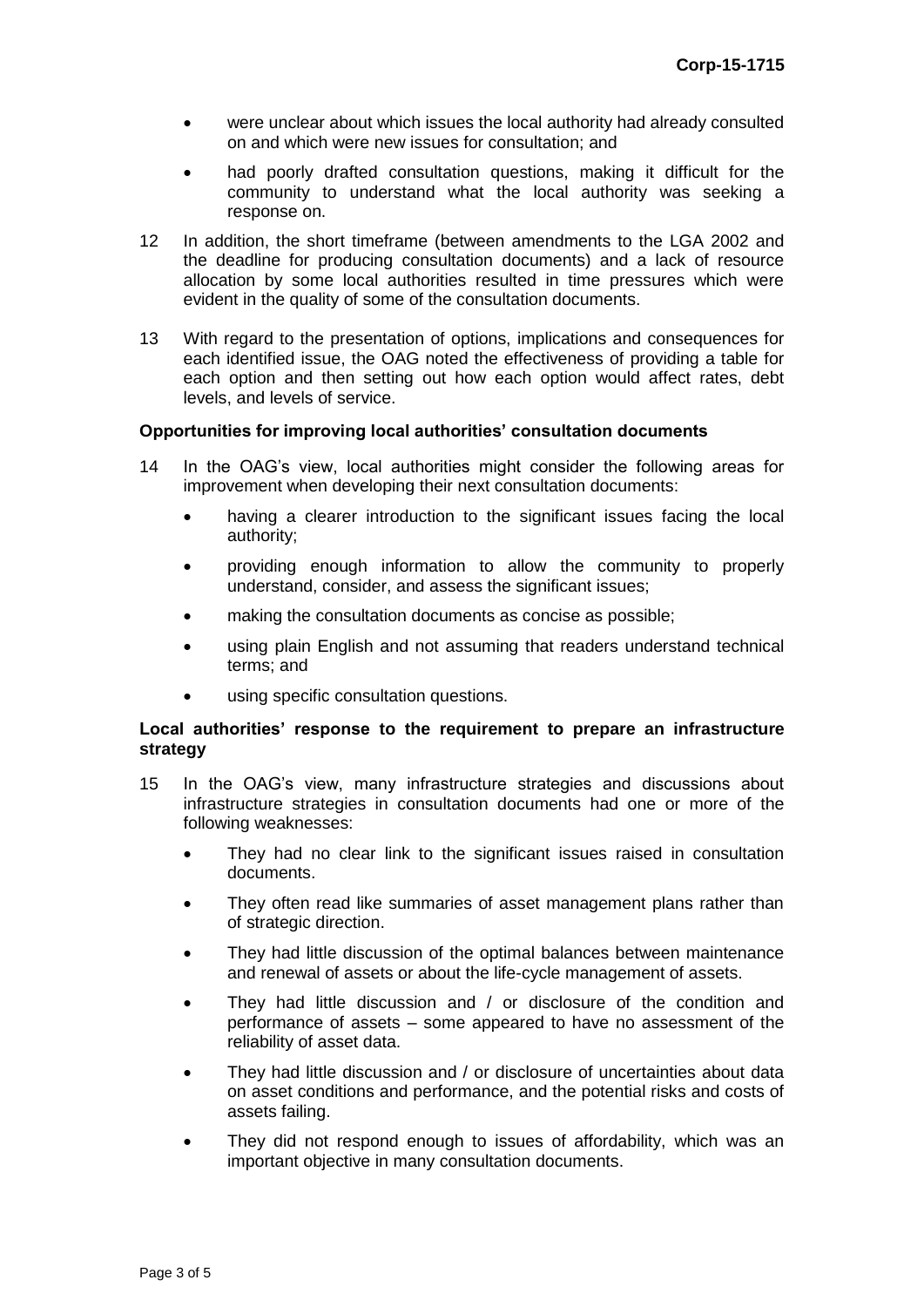They could not be read as standalone documents – for example, many discussed changes to levels of service but did not say what the current level of service was.

### **Kapiti Coast District Council specific comments on Long Term Plan process including the Consultation Document**

- 16 We have also recently received a letter from the Council's auditors (Ernst and Young) summarising their findings from the audit they undertook on the Long Term Plan, consultation document and associated consultation process.
- 17 The letter commends the Council on the good practice approach it took to the development of its Long Term Plan.
- 18 In particular they noted the community focused communication and engagement approach that was taken and commended the Council for considering how the look and feel of the Consultation Document would help maximise the opportunity for members of the community to engage with the submission process.
- 19 A copy of the letter from our auditors is attached as Appendix 2.

# Financial Considerations

20 There are no financial considerations.

# Legal Considerations

21 There are no legal considerations at this time.

# Policy Implications

22 There are no policy implications to be considered.

# Tāngata Whenua Considerations

23 There are no tāngata whenua considerations.

# Publicity Considerations

24 There are no publicity considerations at this stage.

# **SIGNIFICANCE AND ENGAGEMENT**

# Degree of significance

25 This matter has a low level of significance under the Council Policy.

# **RECOMMENDATIONS**

26 That the Audit and Risk Subcommittee note the matters raised by the Office of the Auditor-General in its report on 'Consulting the community about local authorities' 10-year plans'.